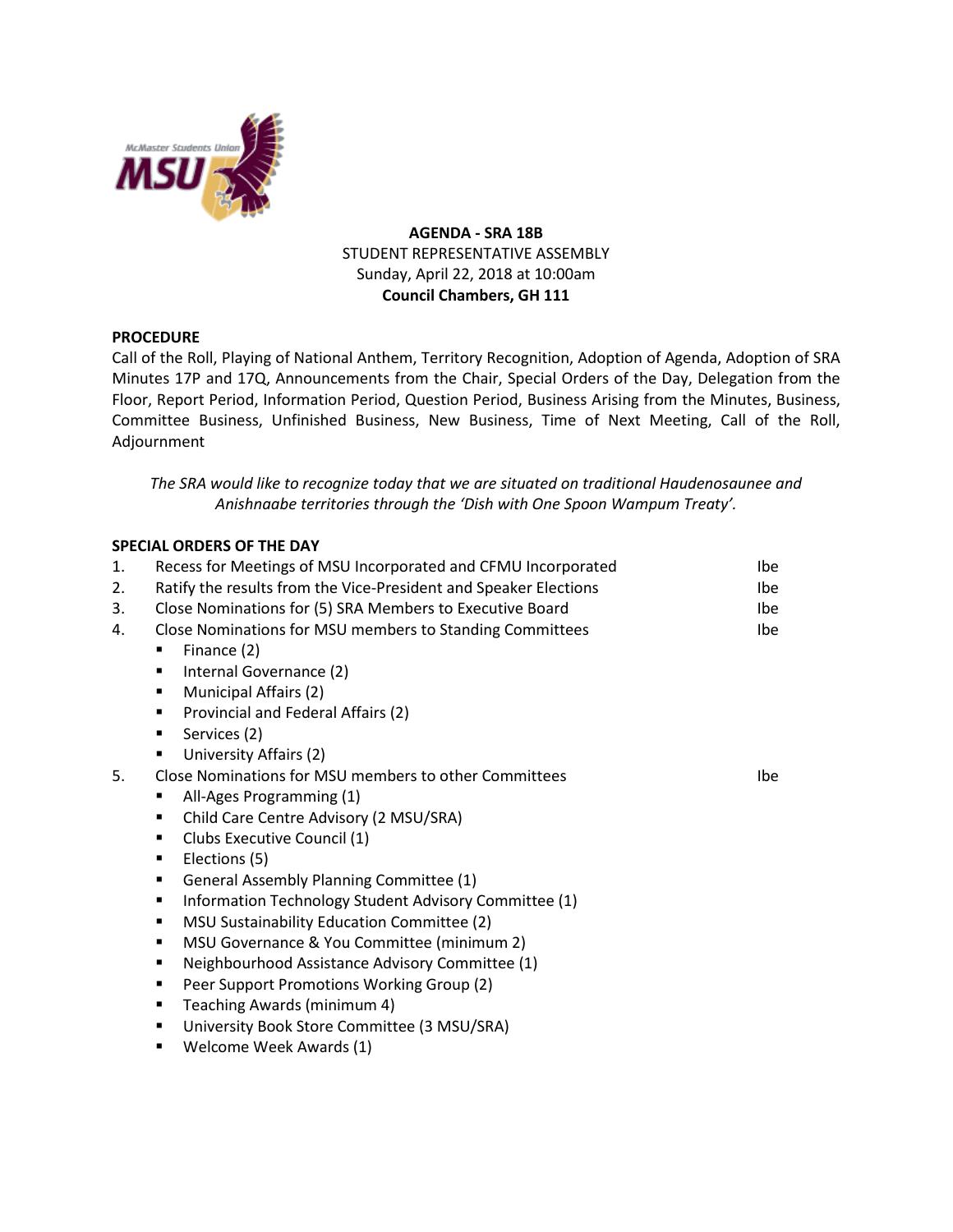# **BUSINESS**

- 1. Ratify pass around motion from April 15 re: AVP Hiring Board **Andalagan**
- 2. Elections for Associate Vice-President Hiring Board

Anbalagan

- **Finance**
- **Services**

# **MOTIONS**

- 1. **Moved** by Ibe, **seconded** by \_\_\_\_ that the Assembly recess for the meetings of MSU Incorporated and CFMU Incorporated
- 2. **Moved** by Ibe, **seconded** by \_\_\_\_ that the Assembly ratify Kristina Epifano as Vice-President (Administration), Scott Robinson as Vice-President (Finance), Stephanie Bertolo as Vice-President (Education), and Elizabeth Wong as Speaker for the 2018-2019 term.
- 3. **Moved** by Ibe, **seconded** by \_\_\_\_\_ that the Assembly close nominations for (5) SRA members to the Executive Board 2018-2019.
- 4. **Moved** by Ibe, **seconded** by \_\_\_\_\_ that the Assembly close nominations for MSU members to Standing Committees as listed.
- 5. **Moved** by Ibe, **seconded** by \_\_\_\_\_ that the Assembly close nominations for MSU members to Other Committees as listed.
- 6. **Moved** by \_\_\_\_, **seconded** by \_\_\_\_ that the Assembly ratify the results of the following pass-around motions from April 15, 2018:

**Moved** by Deshpande, **seconded** by Sykes that the Assembly open one (1) SRA seat for each of the following AVP hiring boards:

- **Internal Governance**
- $F$  Finance
- Municipal Affairs
- **Provincial and Federal Affairs**
- Services
- University Affairs

# **In Favour: 27 Opposed: 0 Abstentions: 0 Motion Passes**

**Moved** by Deshpande, **seconded** by Reddy that the Assembly close one (1) SRA seat for each of the following AVP hiring boards:

- **Internal Governance**
- $F$  Finance
- **Municipal Affairs**
- Provincial and Federal Affairs
- **Services**
- **University Affairs**

# **In Favour: 27 Opposed: 0 Abstentions: 0 Motion Passes**

# **Nominations:**

**E** Jessica Anderson - University Affairs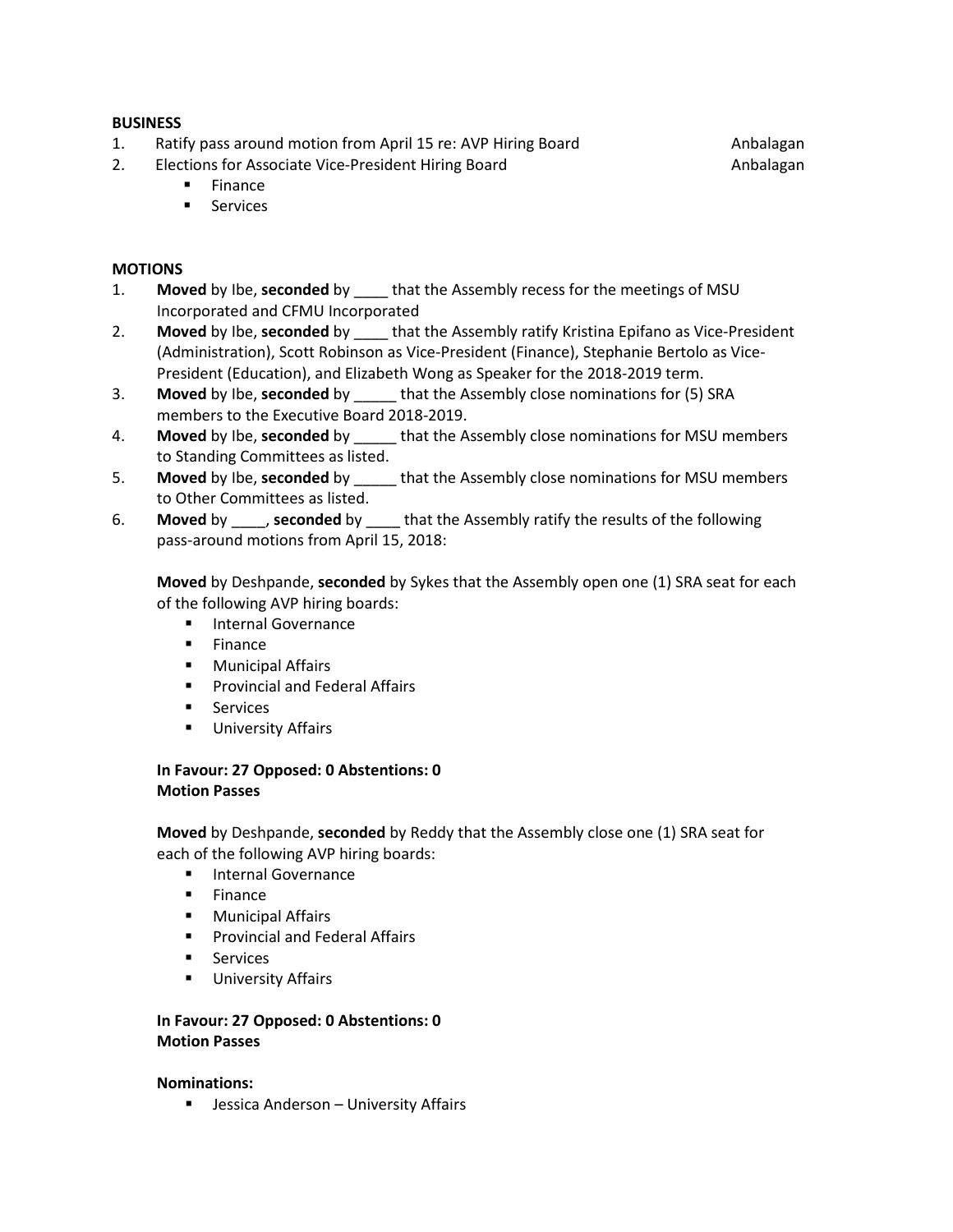- Maryanne Oketch Provincial & Federal Affairs
- Nikhail Singh Services
- **Exercise Shingleton-Smith Services**
- Arjay Villasis Services
- Arianna Espíritu Finance
- **Ushwin Emmanuel Finance**
- **E** Liam Sykes Internal Governance
- Marina Gandzi Municipal Affairs

# **UA, PFA, IG, and MA were acclaimed**

- 7. **Moved** by \_\_\_, **seconded** by \_\_\_\_ that the Assembly proceed to the elections for the following AVP Hiring Boards:
	- **Finance**
	- **Services**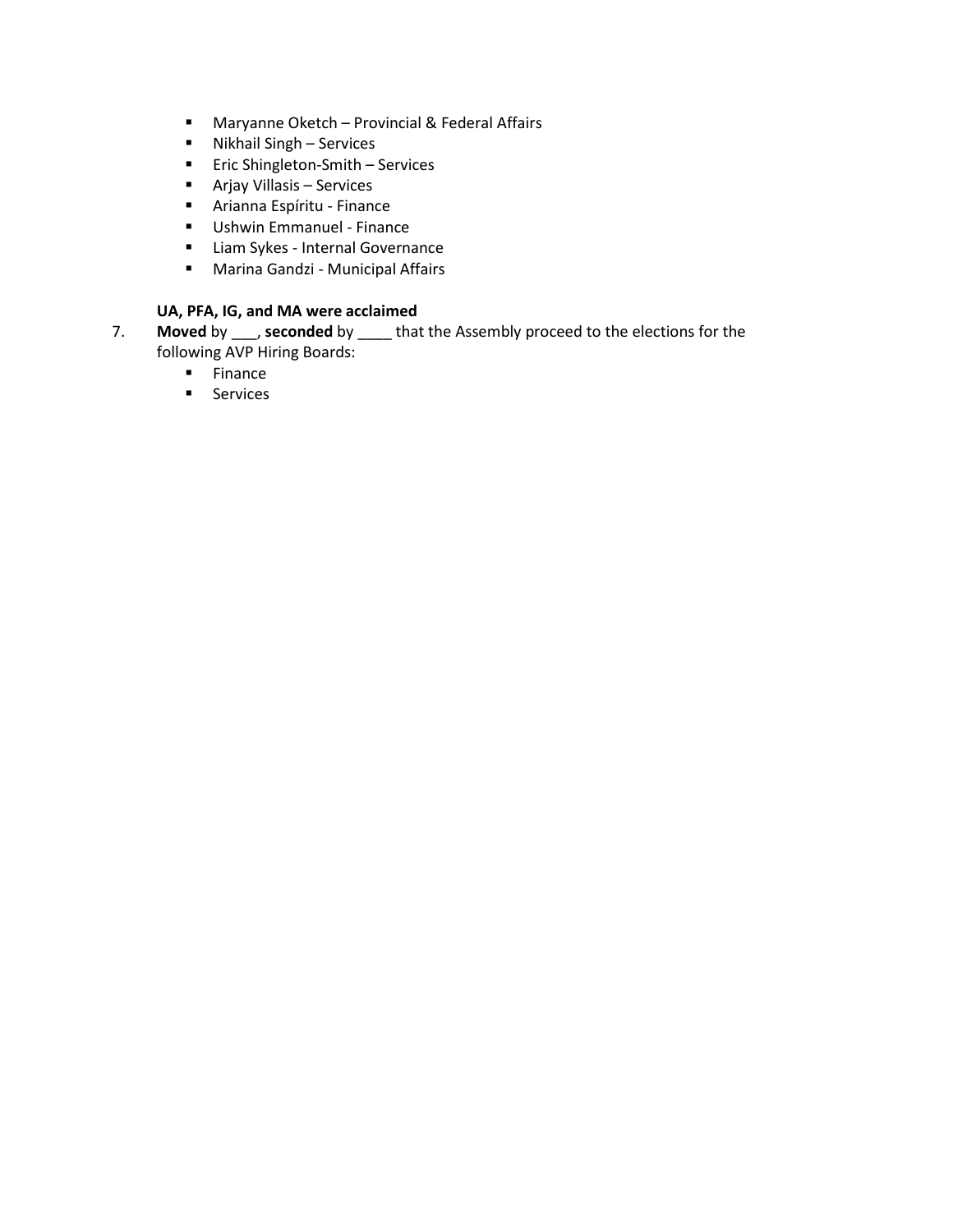

### **Called to Order at 10:06am**

| <b>CALL OF THE ROLL</b> |                                                                                                                                                                                                                                                                                                                                                                  |
|-------------------------|------------------------------------------------------------------------------------------------------------------------------------------------------------------------------------------------------------------------------------------------------------------------------------------------------------------------------------------------------------------|
| Present                 | Anderson, Arbess, Deshpande, Emmanuel, Gandzi, Hackett, Ibrahim, Isah, Kumaran,<br>MacLean, McIver, Oketch, Roshan, Salciccioli, Shingleton-Smith, N. Singh, S. Singh,<br>Warwani                                                                                                                                                                                |
| <b>Absent Excused</b>   |                                                                                                                                                                                                                                                                                                                                                                  |
| Absent                  | Ahmed, Bishara, Bonk, Florean, Espiritu, Gerwal, Irfan, Lee, Senthillmohan, Sykes,<br>Teipal, Villasis                                                                                                                                                                                                                                                           |
| Late                    | Anbalagan, D'Souza, Ibe                                                                                                                                                                                                                                                                                                                                          |
| <b>Others Present</b>   | Maggie Gallagher (MSU Comptroller), Maani Dhillon (MSU Member), Stephanie Kay<br>(MSU Member), Bronte Johnston (MSU Member), Scott Robinson (VP Finance-Elect),<br>Abdul Stott (MSU Member), Miranda Clayton (Pride Coordinator), Greame Noble (MSU<br>Member), Brittany Williams (MSU Member), Steffi Arklander (MSU Member), V. Scott<br>(Recording Secretary) |
| Chair                   | Helen Zeng                                                                                                                                                                                                                                                                                                                                                       |

## **TERRITORY RECOGNITION**

**■** The SRA would like to recognize today that we are situated on traditional Haudenosaunee and Anishnaabe territories through the 'Dish with One Spoon Wampum Treaty'.

### **ADOPTION OF AGENDA**

**Moved** by Shingleton-Smith, **seconded** by Hackett that the Assembly adopt the agenda, as presented.

## **Passes Unanimously**

### **ADOPTION OF MINUTES**

**Moved** by Arbess, **seconded** by Hackett that the Assembly adopt the minutes from SRA meetings 17P – March 11, 2018, and 17Q – March 25, 2018, as circulated.

### **Passes Unanimously**

### **ANNOUNCEMENTS FROM THE CHAIR**

- The Chair asked for members in the back to please sign the Observer's List. The Chair added that if they're looking to nominate SRA or MSU members for Committees, the nomination binder was at the back of the room. If those who are nominated are not present at the meeting they can send an email with their opening statements. The Chair noted that the livestream was not working, but the meeting will be recorded and released later.
- The Chair added that there will be two meetings today, once 18B was done they will move into 18C.

## **SPECIAL ORDERS OF THE DAY**

**1. Recess for Meetings of MSU Incorporated and CFMU Incorporated**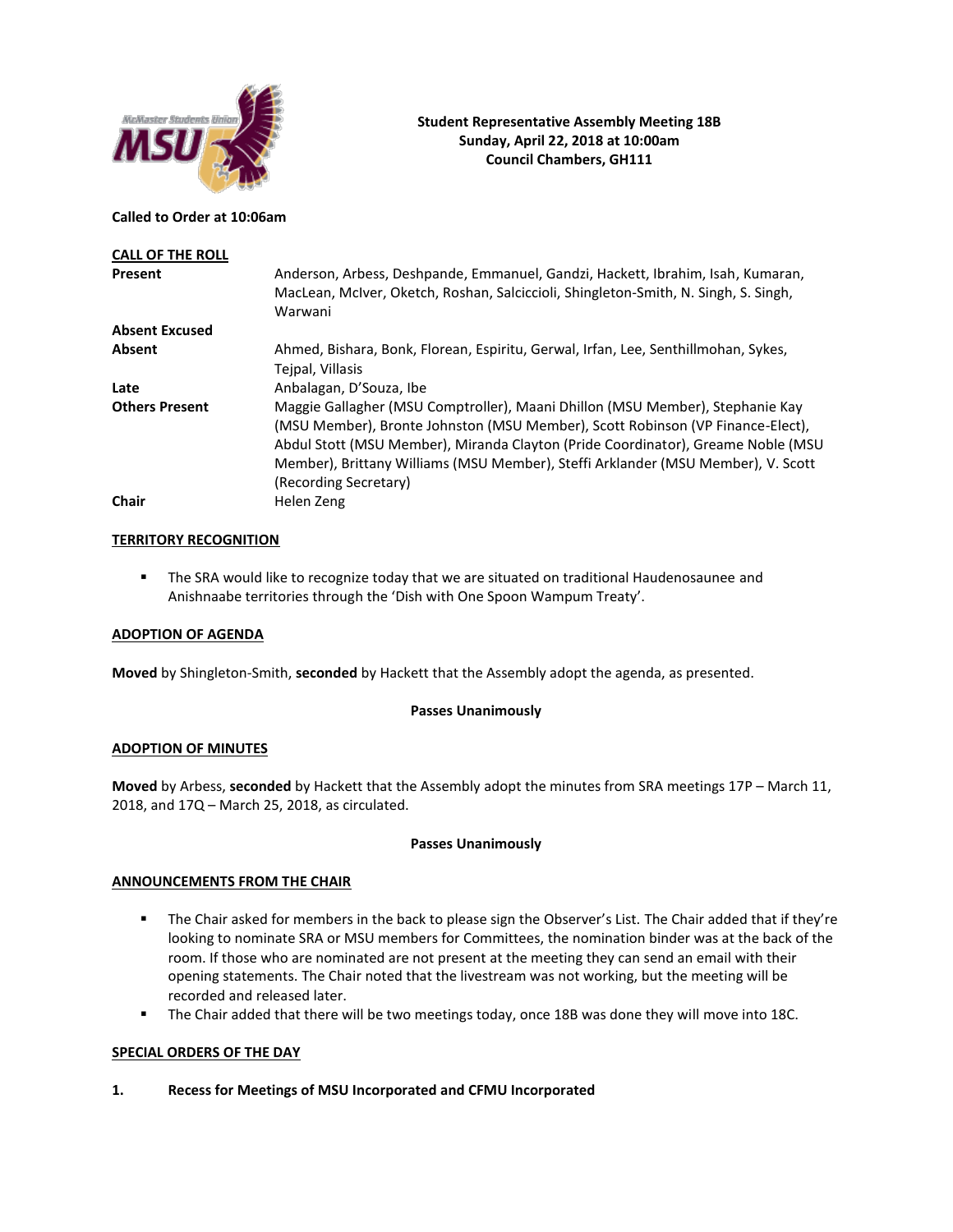**Moved** by Oketch, **seconded** by S. Singh that the Assembly recess for the meetings of MSU Incorporated and CFMU Incorporated

■ MacDonald stated that as members of the SRA they are also full members of the Corporation, and they must move into these meetings to approve the budgets.

### **Vote on Motion**

# **In Favour: 19 Opposed: 0 Abstentions: 1 Abstained: Ibe Motion Passes**

## **Recessed at 10:15am Called to Order at 11:29am**

| <b>CALL OF THE ROLL</b> |                                                                                                                                                                                                                                                                                                                           |
|-------------------------|---------------------------------------------------------------------------------------------------------------------------------------------------------------------------------------------------------------------------------------------------------------------------------------------------------------------------|
| Present                 | Anbalagan, Anderson, Arbess, D'Souza, Deshpande, Emmanuel, Gandzi, Hackett, Ibe,<br>Ibrahim, Isah, Kumaran, Lee, McIver, Oketch, Roshan, Salciccioli, Shingleton-Smith,                                                                                                                                                   |
|                         | N. Singh, S. Singh, Sykes, Warwani                                                                                                                                                                                                                                                                                        |
| <b>Absent Excused</b>   |                                                                                                                                                                                                                                                                                                                           |
| <b>Absent</b>           | Ahmed, Bishara, Bonk, Florean, Espiritu, Gerwal, Irfan, Senthillmohan, Tejpal, Villasis                                                                                                                                                                                                                                   |
| Late                    | MacLean                                                                                                                                                                                                                                                                                                                   |
| <b>Others Present</b>   | Maani Dhillon (MSU Member), Stephanie Kay (MSU Member), Bronte Johnston (MSU<br>Member), Scott Robinson (VP Finance-Elect), Abdul Stott (MSU Member), Miranda<br>Clayton (Pride Coordinator), Greame Noble (MSU Member), Brittany Williams (MSU<br>Member), Steffi Arklander (MSU Member), V. Scott (Recording Secretary) |
| Chair                   | Helen Zeng                                                                                                                                                                                                                                                                                                                |

### **2. Ratify the results from the Vice-President and Speaker Elections**

**Moved** by Ibe, **seconded** by Anbalagan that the Assembly ratify Kristina Epifano as Vice-President (Administration), Scott Robinson as Vice-President (Finance), Stephanie Bertolo as Vice-President (Education), and Elizabeth Wong as Speaker for the 2018-2019 term.

### **Passes Unanimously**

## **3. Close Nominations for (5) SRA Members to Executive Board**

**Moved** by Ibe, **seconded** by Warwani that the Assembly close nominations for (5) SRA members to the Executive Board 2018-2019.

#### **Nominees**

- Florean
- Hackett
- Oketch nominated Justin Lee accepted
- MacLean
- Roshan
- Shingleton-Smith
- Warwani

#### **Vote on Motion**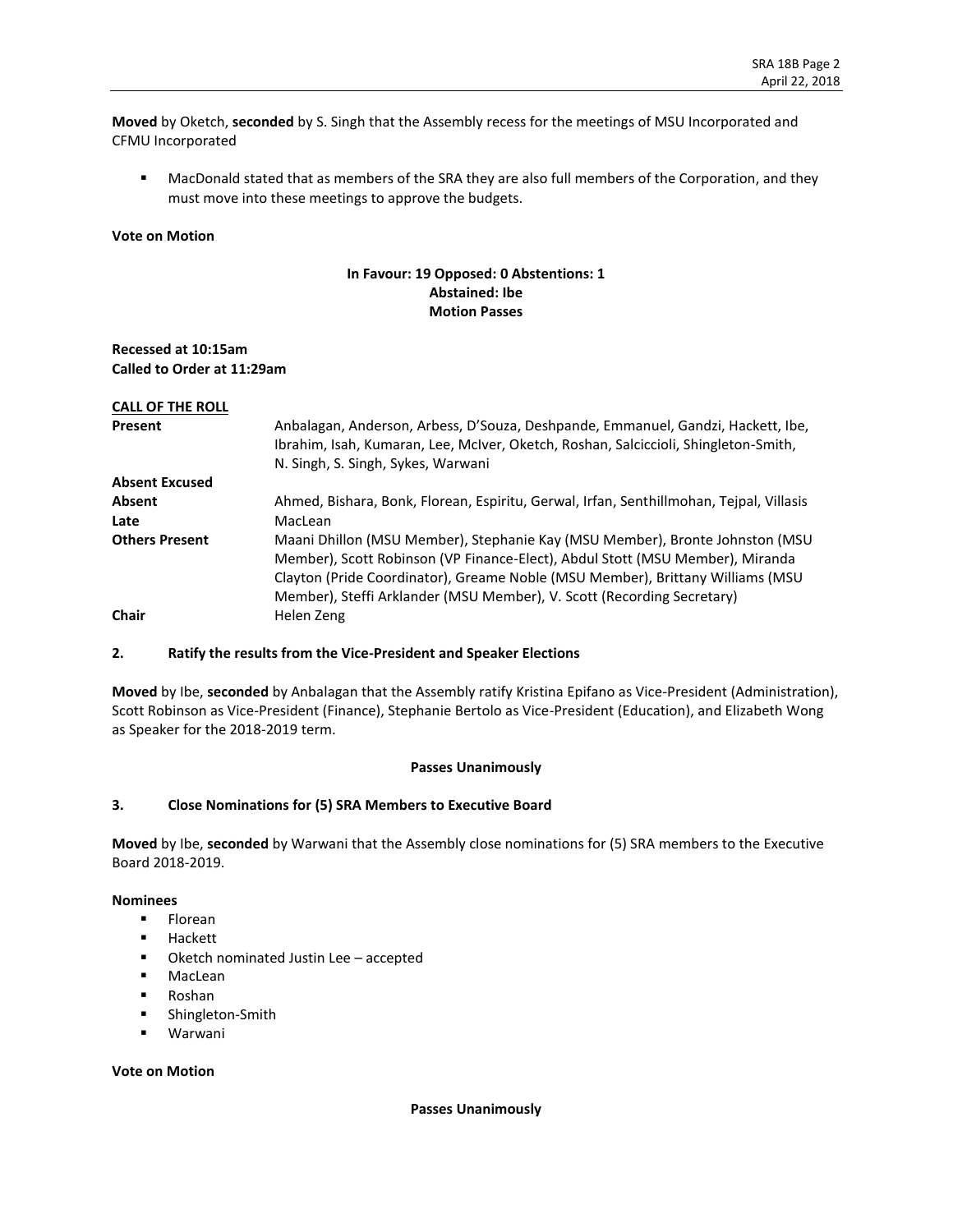### **Set Parameters**

**Moved** by Oketch, **seconded** by Martino to set parameters for the Executive Board election at one minute for opening statements, two minutes for questions per candidate, pooled.

#### **Passes Unanimously**

**Moved** by Deshpande, **seconded** by Sykes to exhaust the Speaker's List.

## **In Favour: 12 Opposed: 3 Abstentions: 8 Opposed: S. Singh, Anderson, Isah Abstained: Hackett, Lee, MacLean, Roshan, Shingleton-Smith, Warwani, Kumaran, Ibrahim Motion Passes**

### **Amendment to Parameters**

Moved by Deshpande, seconded by Sykes to amend the parameters to include a 30-second cap on answers.

#### **Passes Unanimously**

- Candidates spoke within allotted time.
- Assembly voted by secret ballot.

| Candidate        | Vote | <b>No Confidence</b> |
|------------------|------|----------------------|
| Florean          | 10   | ი                    |
| <b>Hackett</b>   | 20   | 0                    |
| Lee              | 5    | 1                    |
| <b>MacLean</b>   | 22   | ი                    |
| Roshan           | 15   | 0                    |
| Shingleton-Smith | 21   | ŋ                    |
| Warwani          | 17   | ი                    |
| Spoiled          | ი    |                      |
| Abstained        |      |                      |

■ Hackett, MacLean, Roshan, Shingleton-Smith, and Warwani won the seats on Executive Board.

### **4. Close Nominations for MSU members to Standing Committees:**

- **Finance (2)**
- **Internal Governance (2)**
- **Municipal Affairs (2)**
- **Provincial and Federal Affairs (2)**
- **Services (2)**
- **University Affairs (2)**

**Moved** by Ibe, **seconded** by Anderson that the Assembly close nominations for MSU members to Standing Committees as listed.

#### **Passes Unanimously**

### **Acclamations**

**■** The Speaker announced that Mathieu Eichorn and Matthew Truong won the MSU seats on the Finance Committee by acclamation.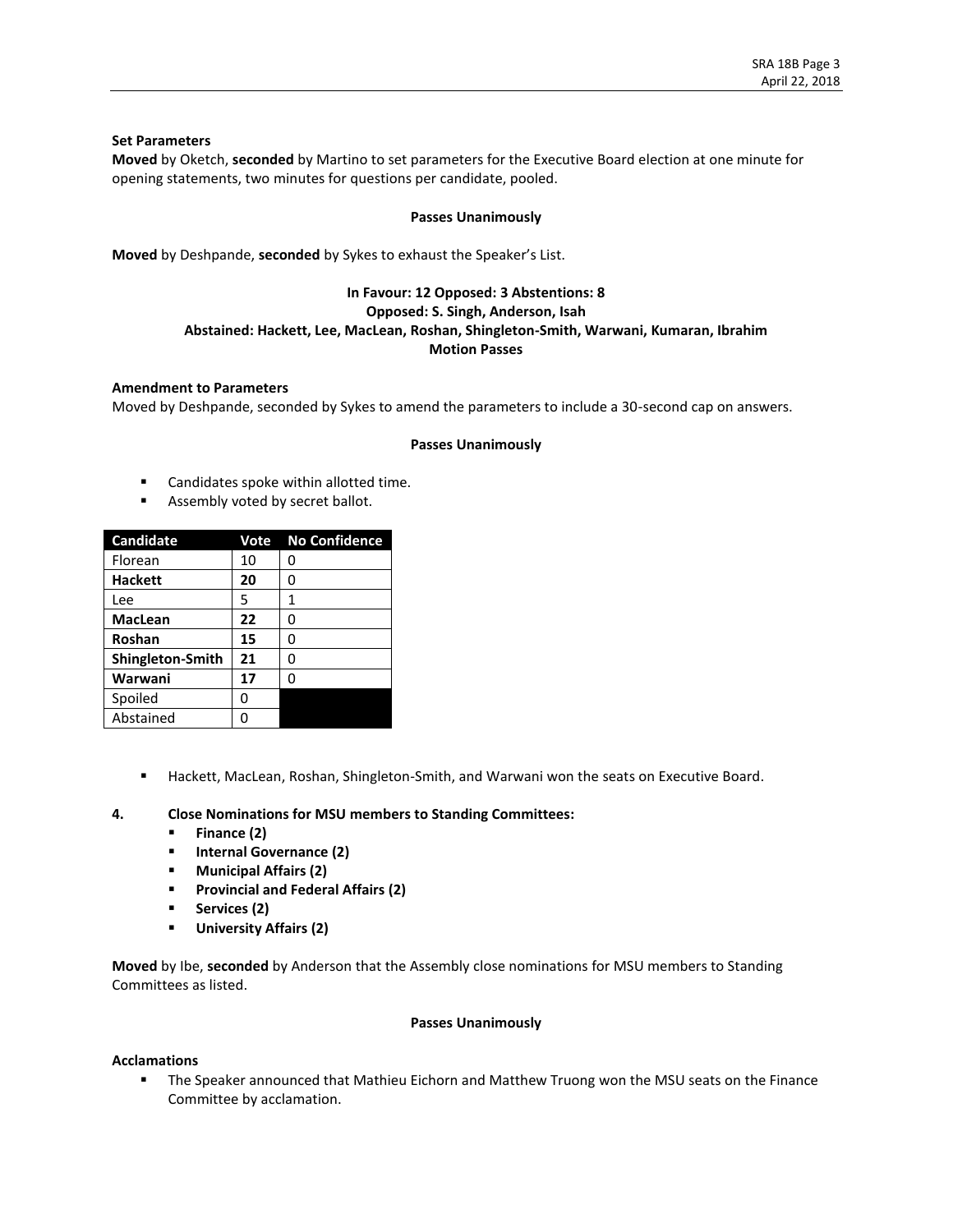■ The Speaker announced that Cassidy Bereskin and Joshua Yachouh won the MSU seats on the Municipal Affairs Committee by acclamation.

# **Set Parameters for Elections**

**Moved** by Anbalagan, **seconded** by Anderson to set parameters for all standing committee elections to be 30 seconds for opening statements, one minute for questions per candidate, pooled, and a 30-second cap for each answer.

### **Passes Unanimously**

#### **Internal Governance Committee Election for (2) MSU Members**

#### **Nominees**

- Joshua Marando
- Greame Nobel
- Maivra Muralitharan
- Fatima Baig
- Aisha Sallad
- Ali Moinuddin
- Candidates spoke within allotted time
- **■** Assembly voted by secret ballot.

| <b>Candidate</b> | Vote |
|------------------|------|
| Baig             | 0    |
| Marando          | 0    |
| Moinuddin        | 0    |
| Muralitharan     | 1    |
| Noble            | 22   |
| <b>Sallad</b>    | 20   |
| Spoiled          | 0    |
| Abstained        | በ    |

▪ Greame Noble and Aisha Sallad won the MSU seats on the Internal Governance Committee

## **Provincial and Federal Affairs Committee Election for (2) MSU Seats**

- Bronte Johnston
- Shadman Khan
- Matthew Truong
- Candidates spoke within allotted time.
- Assembly voted by secret ballot.

| <b>Candidate</b> | Vote |
|------------------|------|
| Khan             | 1    |
| Johnston         | 22   |
| <b>Truong</b>    | 16   |
| Spoiled          | O    |
| Abstained        | O    |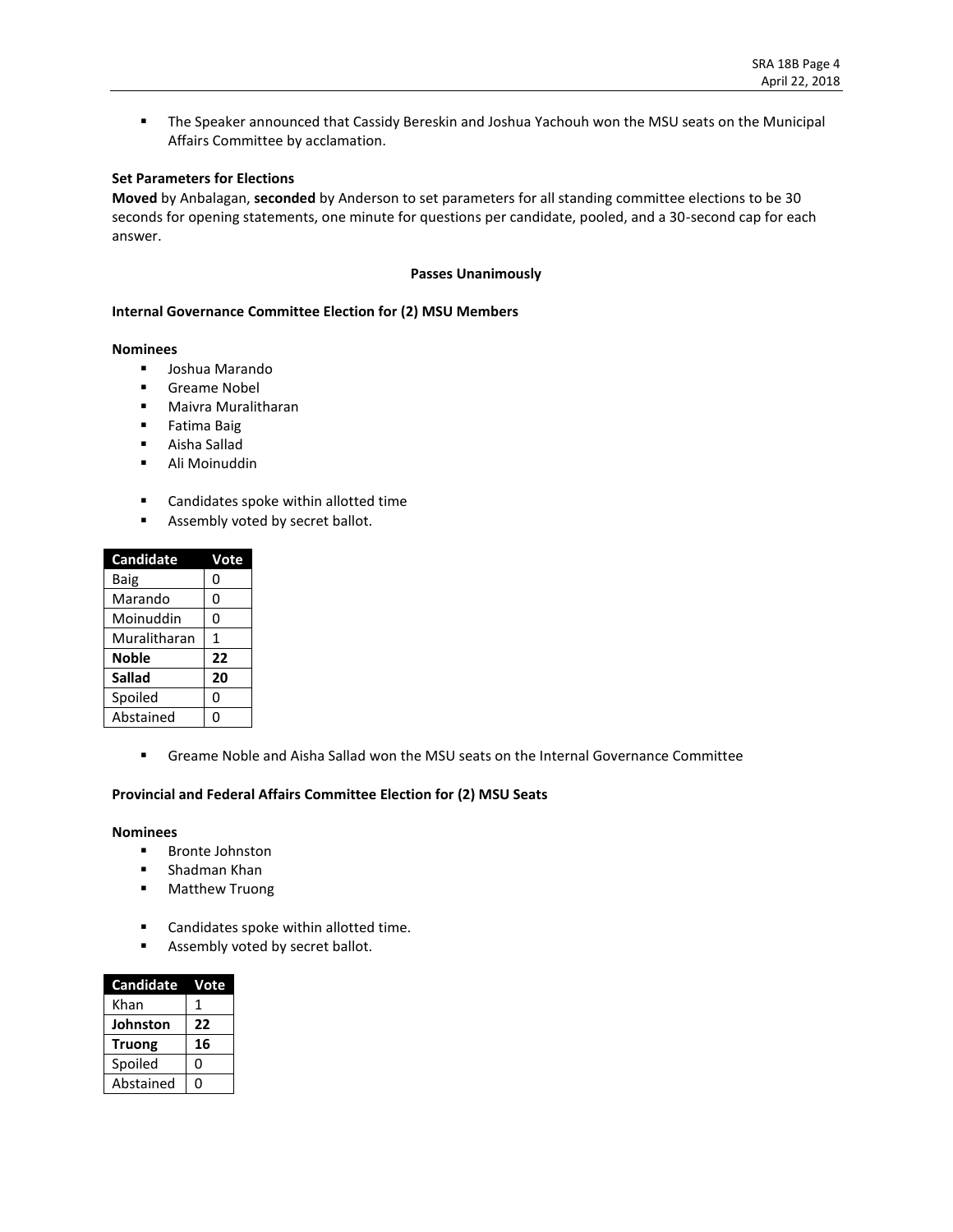**■** Bronte Johnston and Matthew Truong won the MSU seats on the Provincial and Federal Affairs Committee

**Moved** by Anbalagan, **seconded** by N. Singh that the Assembly recess for 15 minutes.

▪ Anbalagan stated that the full-time staff needed a break.

### **Vote on Motion**

### **Passes Unanimously**

## **Recessed at 1:26pm Called to Order at 1:44pm**

| <b>CALL OF THE ROLL</b> |                                                                                                                                                                                                                         |
|-------------------------|-------------------------------------------------------------------------------------------------------------------------------------------------------------------------------------------------------------------------|
| Present                 | Anbalagan, Anderson, Arbess, D'Souza, Deshpande, Emmanuel, Gandzi, Hackett, Ibe,<br>Ibrahim, Isah, Kumaran, Lee, MacLean, McIver, Oketch, Roshan, Salciccioli, Shingleton-<br>Smith, N. Singh, S. Singh, Sykes, Warwani |
| <b>Absent Excused</b>   |                                                                                                                                                                                                                         |
| Absent                  | Ahmed, Bishara, Bonk, Florean, Espiritu, Gerwal, Irfan, Senthillmohan, Tejpal, Villasis                                                                                                                                 |
| Late                    |                                                                                                                                                                                                                         |
| <b>Others Present</b>   | Maani Dhillon (MSU Member), Stephanie Kay (MSU Member), Bronte Johnston (MSU                                                                                                                                            |
|                         | Member), Scott Robinson (VP Finance-Elect), Abdul Stott (MSU Member), Miranda                                                                                                                                           |
|                         | Clayton (Pride Coordinator), Greame Noble (MSU Member), Brittany Williams (MSU                                                                                                                                          |
|                         | Member), Steffi Arklander (MSU Member), V. Scott (Recording Secretary)                                                                                                                                                  |
| <b>Chair</b>            | Helen Zeng                                                                                                                                                                                                              |

### **Services Committee Election for (2) MSU Seats**

- David Benzon
- Emma Chaikowsky
- Stephanie Dephoure
- Neda Pirouzmarid
- Deween Piyasena
- Aisha Sallad
- Heba Shahaed
- Joshua Yachouh
- Sallad declined her nomination
- Candidates spoke within allotted time
- **EXECUTE:** Assembly voted by secret ballot.

| <b>Candidate</b> | Vote |
|------------------|------|
| Benzon           | 4    |
| Chaikowsky       | 6    |
| Dephoure         | 4    |
| Priouzmarid      | 20   |
| Piyasena         | 3    |
| Shahaed          | 1    |
| Yachouh          | 8    |
| Spoiled          | ი    |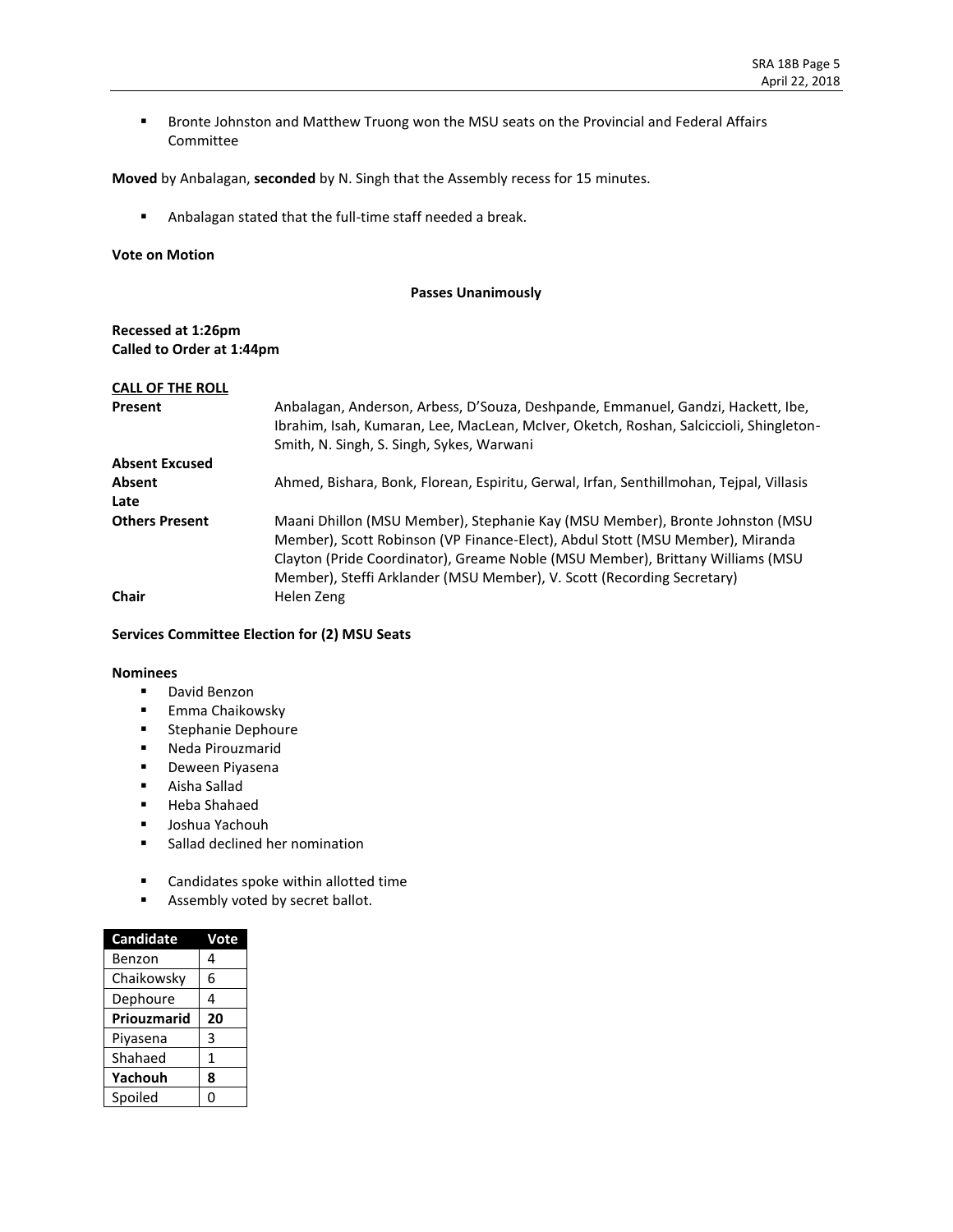#### Abstained  $\begin{array}{|c|c|}$  0

▪ Neda Pirouzmarid and Joshua Yachouh won the MSU seats on the Services Committee

#### **University Affairs Committee Election for (2) MSU Seats**

#### **Nominees**

- Steffi Arkilander
- Maani Dhillon
- Harneet Hothi
- Ali Moihuddin
- Raluca Petria
- Sheba Shahaed
- Brittany Williams

## **Amendment to Parameters**

**Moved** by Hackett, **seconded** by Warwani that the Assembly amend the set parameters to be one minute for opening statements, one minute for questions per candidate, pooled, and a 30-second cap on answers.

## **In Favour: 16 Opposed: 6 Abstentions: 2 Opposed: Deshpande, Arbess, Anbalagan, N. Singh, Oketch, Kumaran Abstained: MacLean, Reddy Motion Passes**

- Candidates spoke within allotted time
- Assembly voted by secret ballot

| <b>Candidate</b> | Vote           |
|------------------|----------------|
| Arkilander       | 8              |
| <b>Dhillon</b>   | 15             |
| Hothi            | 1              |
| Moihuddin        | 0              |
| Petria           | 0              |
| Shahaed          | $\overline{2}$ |
| <b>Williams</b>  | 22             |
| Spoiled          | 1              |
| Abstained        | Π              |

- **■** Maani Dhillon and Brittany Williams won the MSU seats on the University Affairs Committee.
- **5. Close Nominations for MSU members to other Committees**
	- **Child Care Centre Advisory (2 MSU/SRA)**
	- **Clubs Executive Council (1)**
	- **Elections (5)**
	- **General Assembly Planning Committee (1)**
	- **Information Technology Student Advisory Committee (1)**
	- **MSU Sustainability Education Committee (2)**
	- **MSU Governance & You Committee (minimum 2)**
	- **Neighbourhood Assistance Advisory Committee (1)**
	- **Peer Support Promotions Working Group (2)**
	- **Programming Advisory Committee (2)**
	- **Teaching Awards (minimum 4)**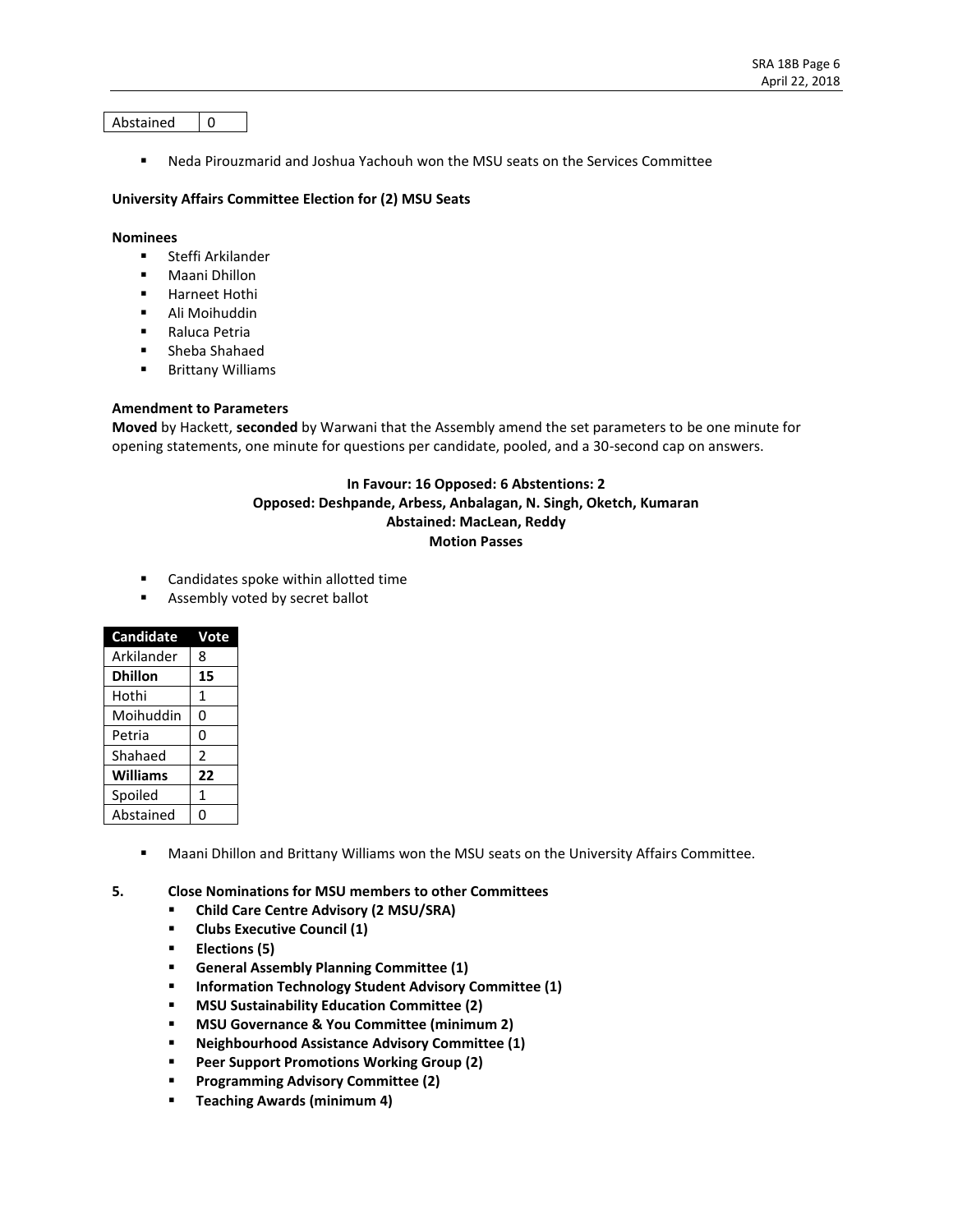- **University Book Store Committee (3 MSU/SRA)**
- **Welcome Week Awards (1)**

**Moved** by Ibe, **seconded** by N. Singh that the Assembly close nominations for MSU members to Other Committees as listed.

### **Amendment**

**Moved** by Anbalagan, **seconded** by Oketch to amend the motion to read: "**Moved** by Ibe, **seconded** by N. Singh that the Assembly close nominations for MSU members to Other Committees as listed, with the exception of the Neighbourhood Assistance Advisory Committee".

## **Vote on Amendment**

## **Passes Unanimously**

### **Vote on Motion**

**Moved** by Ibe, **seconded** by N. Singh that the Assembly close nominations for MSU members to Other Committees as listed, with the exception of the Neighbourhood Assistance Advisory Committee.

## **Passes Unanimously**

## **Acclamations**

- **■** The Speaker announced that Maivra Muralitharan and Marina Gandzi won the MSU/SRA seats on the Child Care Centre Advisory Committee by acclamation.
- **The Speaker announced that Aisha Sallad won the MSU seat on the General Assembly Planning** Committee by acclamation.
- The Speaker announced that Ange Bitwayiki, Andrea Verdes, and Swiangah Vamadeva won the MSU seats on the MSU Governance & You Committee by acclamation.
- The Speaker announced that Kenzie Shin won the MSU seat on the Information Technology Student Advisory Committee by acclamation.
- **■** The Speaker announced that Brandon Malamis, and Stephanie Kay won the MSU seats on the Peer Support Promotions Working Group by acclamation.
- **■** The Speaker announced that Maivra Muralitharan and Shewtha Kamath won the MSU seats on the Programming Advisory Committee by acclamation.
- **The Speaker announced that the following MSU members were acclaimed to the MSU seats on the** Teaching Awards Committee: Kenzie Shin, Shwetha Kamath, Maivra Muralitharan, Andrea Verdes, Surangah Vamadeva
- **EXECT** The Speaker announced that Aisha Sallad, Liam Sykes, and Ashley Reddy won the MSU/SRA seats on the University Bookstore Committee by acclamation.
- **■** The Speaker announced that Shiksha Varman won the MSU seat on the Welcome Week Awards Committee by acclamation.

### **Set Parameters for Elections**

**Moved** by Anbalagan, **seconded** by Anderson to set parameters for Other Committee elections to be one minutes for opening statements, one minute for questions per candidate, pooled, and a 30-second cap on answers.

## **Passes Unanimously**

### **Clubs Executive Council Election for (1) MSU Member**

- Emma Chaikowsky
- **Frank Lou**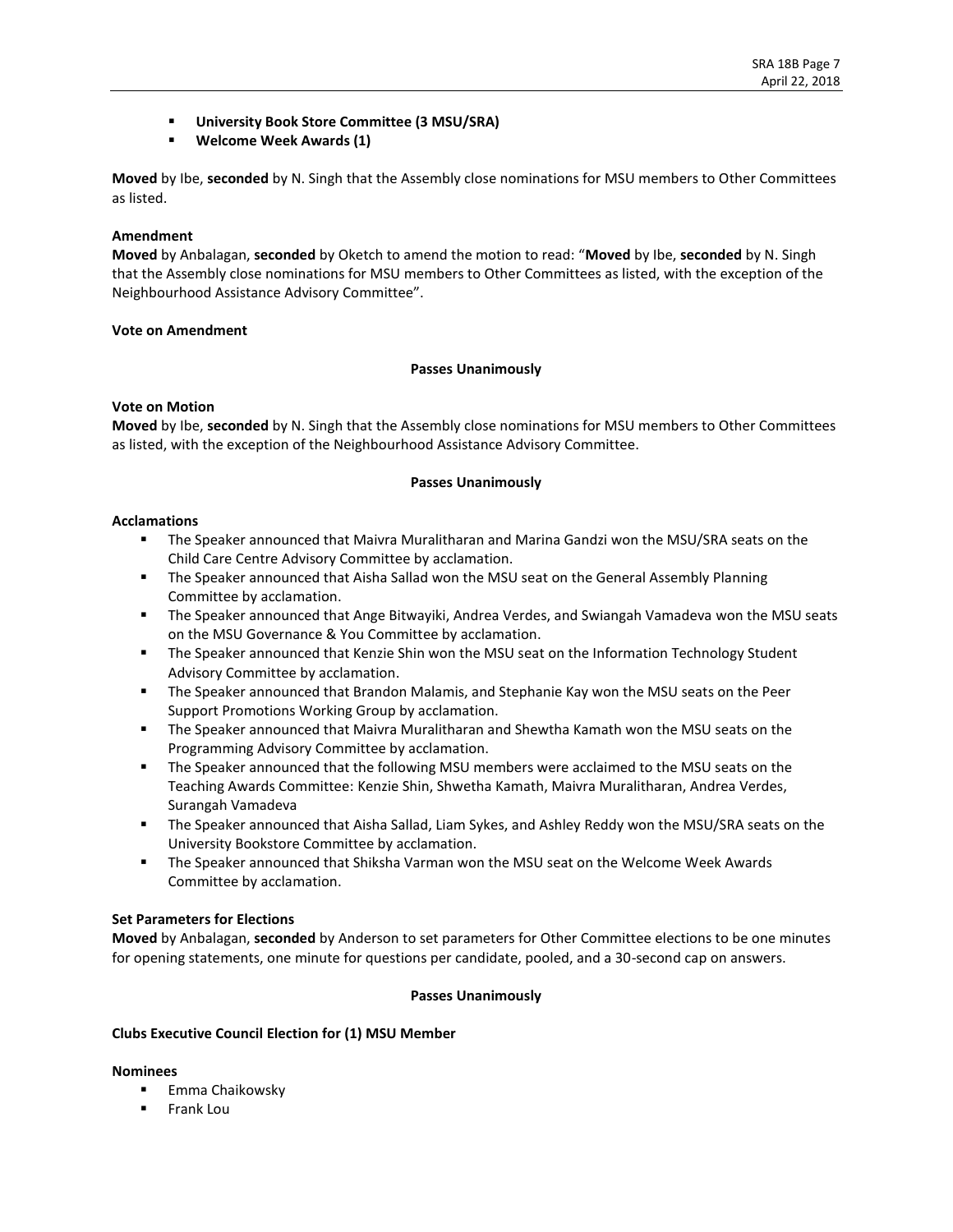- Maivra Muratharan
- The Speaker read the Candidates' statements.
- **■** Assembly voted by secret ballot.

| <b>Candidate</b> | Vote |
|------------------|------|
| Chaikowsky       | 0    |
| Lou              | 21   |
| Muratharan       | 0    |
| Spoiled          | 0    |
| Abstained        | 2    |

■ Frank Lou won the MSU seat on the Clubs Executive Council

## **Elections Committee Election for (5) MSU Members**

#### **Nominees**

- Steffi Arkilander
- Peter Belesiotis
- Stephanie Dephaure
- **■** Timothy Doyle
- **■** Stephanie Kay
- James King
- Ali Moinuddin
- **■** Jeremy Sewnauth
- Krishihan Sivapragajam
- Abdul Stott
- Candidates spoke within allotted time
- Assembly voted by secret ballot

| <b>Candidate</b>  | ote          |
|-------------------|--------------|
| Arkilander        |              |
| <b>Belesiotis</b> | 9            |
| <b>Dephaure</b>   | 8            |
| Doyle             | 5            |
| Kay               | 23           |
| <b>King</b>       | 8            |
| Moinuddin         | $\mathbf{1}$ |
| Sewnauth          | 7            |
| Sirapragajam      | 0            |
| <b>Stott</b>      | 20           |
| Spoiled           | 0            |
| Abstained         | በ            |

■ Stephanie Kay, Abdul Stott, James King, Stephanie Dephaure, and Peter Belesiotis won the MSU Seats on the Elections Committee.

## **MSU Sustainability Education Committee Election for (2) MSU Members**

#### **Nominees**

■ Grace Bryson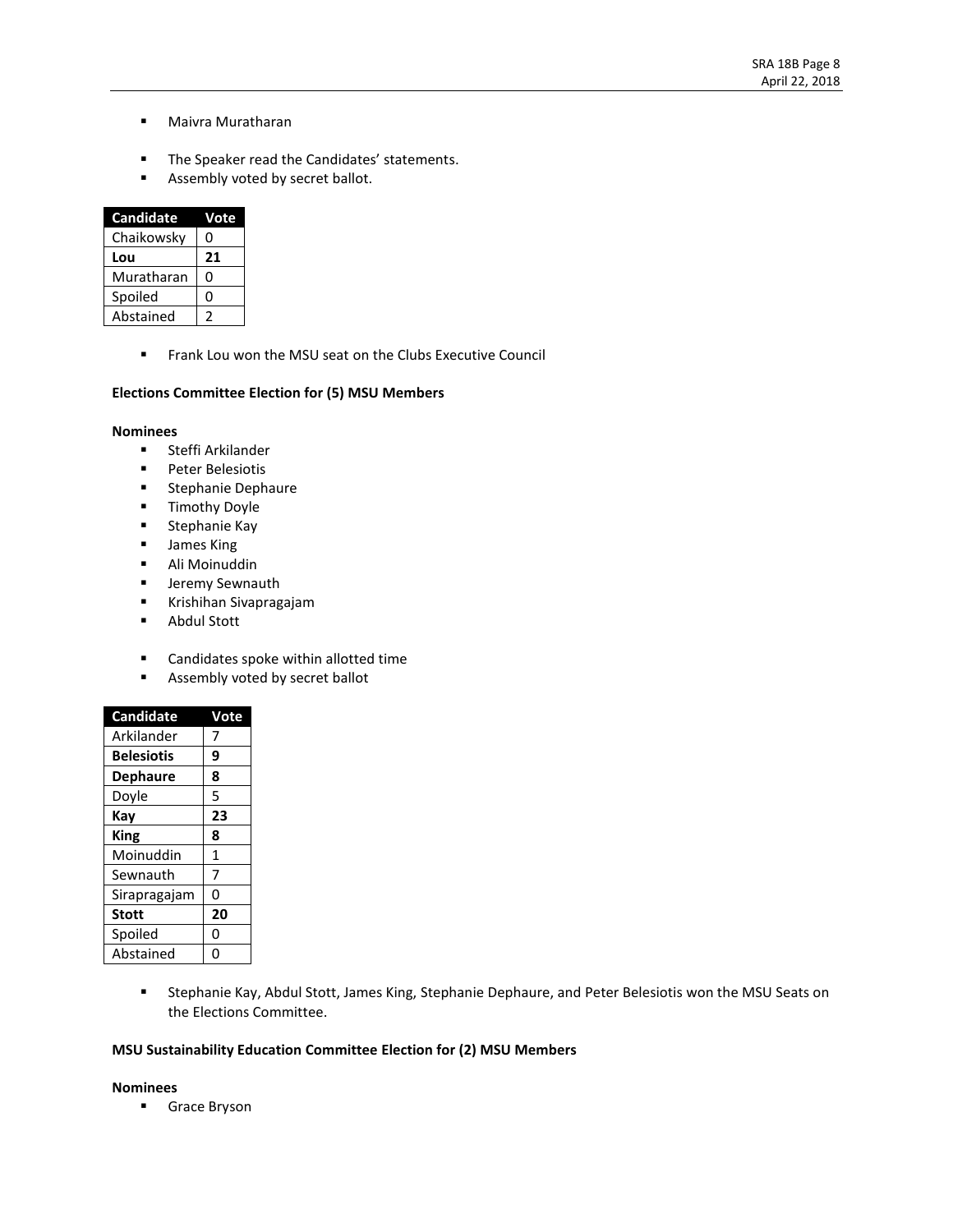- Zainab Husain
- Yina Shan
- Bolade Shipeolu
- The Speaker read out the Candidates" statements.
- The Assembly voted by secret ballot.

| <b>Candidate</b> | Vote |
|------------------|------|
| <b>Bryson</b>    | 22   |
| Husain           | 3    |
| Shan             | 4    |
| Shipeolu         | 21   |
| Spoiled          | 0    |
| Abstained        |      |

▪ Grace Bryson and Bolade Shipeolu won the MSU Seats on the MSU Sustainability Education Committee

### **INFORMATION PERIOD**

**EXECT** Deshpande announced that there were advocacy jobs available on the website. He stated that the Advocacy Coordinator will supervise some staff and will help plan the election campaigns for the upcoming year. He asked the Assembly to promote this to their constituents.

### **QUESTION PERIOD**

**•** There were no questions.

## **BUSINESS**

### **1. Ratify pass around motion from April 15 re: AVP Hiring Board**

**Moved** by Warwani, **seconded** by Gandzi that the Assembly ratify the results of the following pass-around motions from April 15, 2018:

**Moved** by Deshpande, **seconded** by Sykes that the Assembly open one (1) SRA seat for each of the following AVP hiring boards:

- **■** Internal Governance
- **Finance**
- Municipal Affairs
- Provincial and Federal Affairs
- Services
- **■** University Affairs

## **In Favour: 27 Opposed: 0 Abstentions: 0 Motion Passes**

**Moved** by Deshpande, **seconded** by Reddy that the Assembly close one (1) SRA seat for each of the following AVP hiring boards:

- Internal Governance
- Finance
- **■** Municipal Affairs
- **•** Provincial and Federal Affairs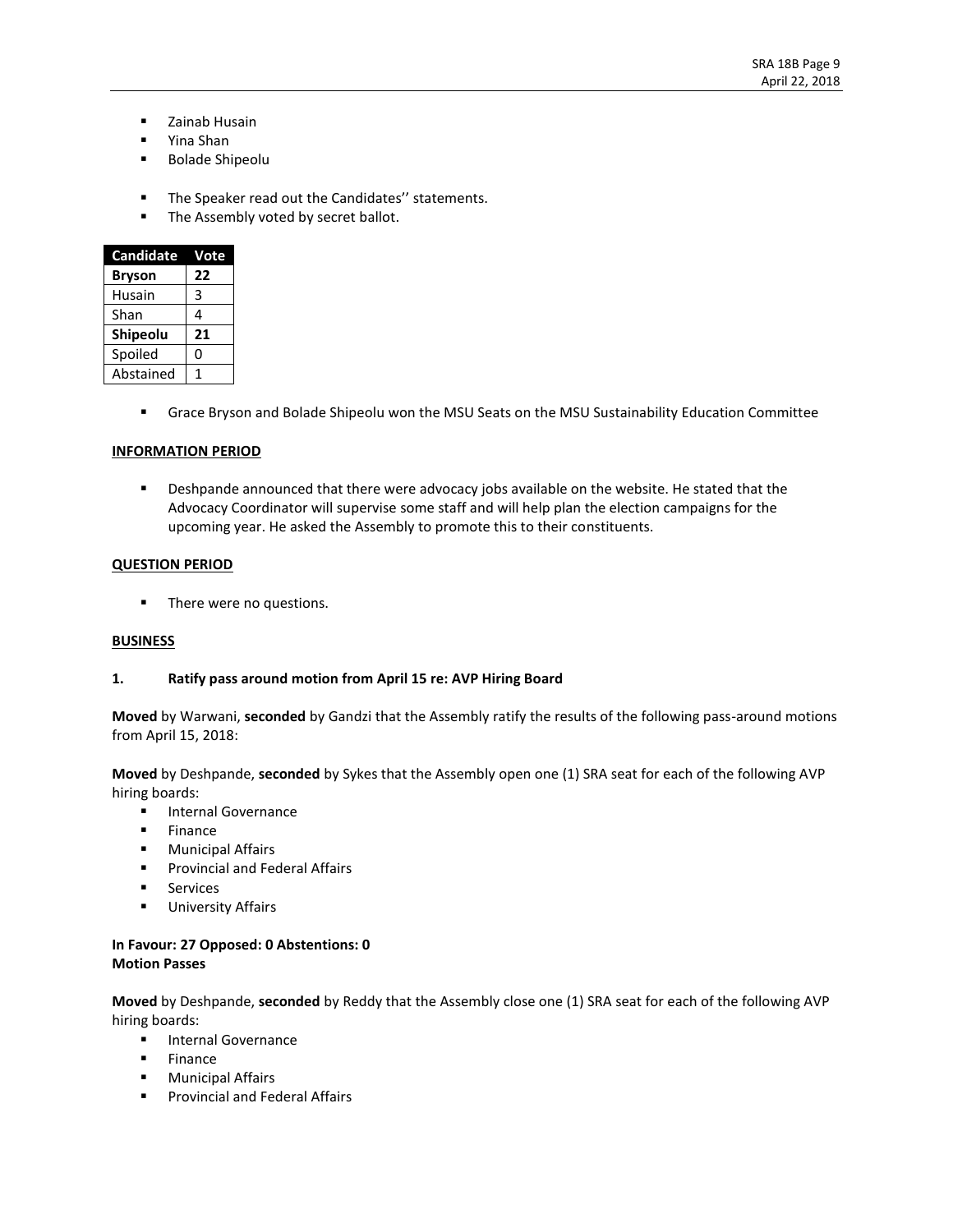- Services
- **■** University Affairs

### **In Favour: 27 Opposed: 0 Abstentions: 0 Motion Passes**

### **Nominations:**

- **■** Jessica Anderson University Affairs
- Maryanne Oketch Provincial & Federal Affairs
- Nikhail Singh Services
- Eric Shingleton-Smith Services
- Arjay Villasis Services
- Arianna Espíritu Finance
- Ushwin Emmanuel Finance
- Liam Sykes Internal Governance
- Marina Gandzi Municipal Affairs

### **UA, PFA, IG, and MA were acclaimed**

#### **Vote on Motion**

### **Passes Unanimously**

### **2. Elections for Associate Vice-President Hiring Board**

- **Finance**
- **Services**

**Moved** by Warwani, **seconded** by Oketch that the Assembly proceed to the elections for the following AVP Hiring Boards:

- Finance
- **Services**

#### **Passes Unanimously**

#### **Set Parameters**

**Moved** by Oketch, **seconded** by Anderson to set parameters for the election to be one minute for opening statements, one minute for questions, per candidate pooled, and a 30-second cap on answers.

### **Passes Unanimously**

### **AVP Services Hiring Board Election**

#### **Nominees**

- N.Singh
- Shingleton-Smith
- Villasis
- Shingleton-Smith declined his nomination
- Villasis declined their nomination
- N. Singh won the seat on the AVP Services Hiring Board by acclamation.

### **AVP Finance Hiring Board Election**